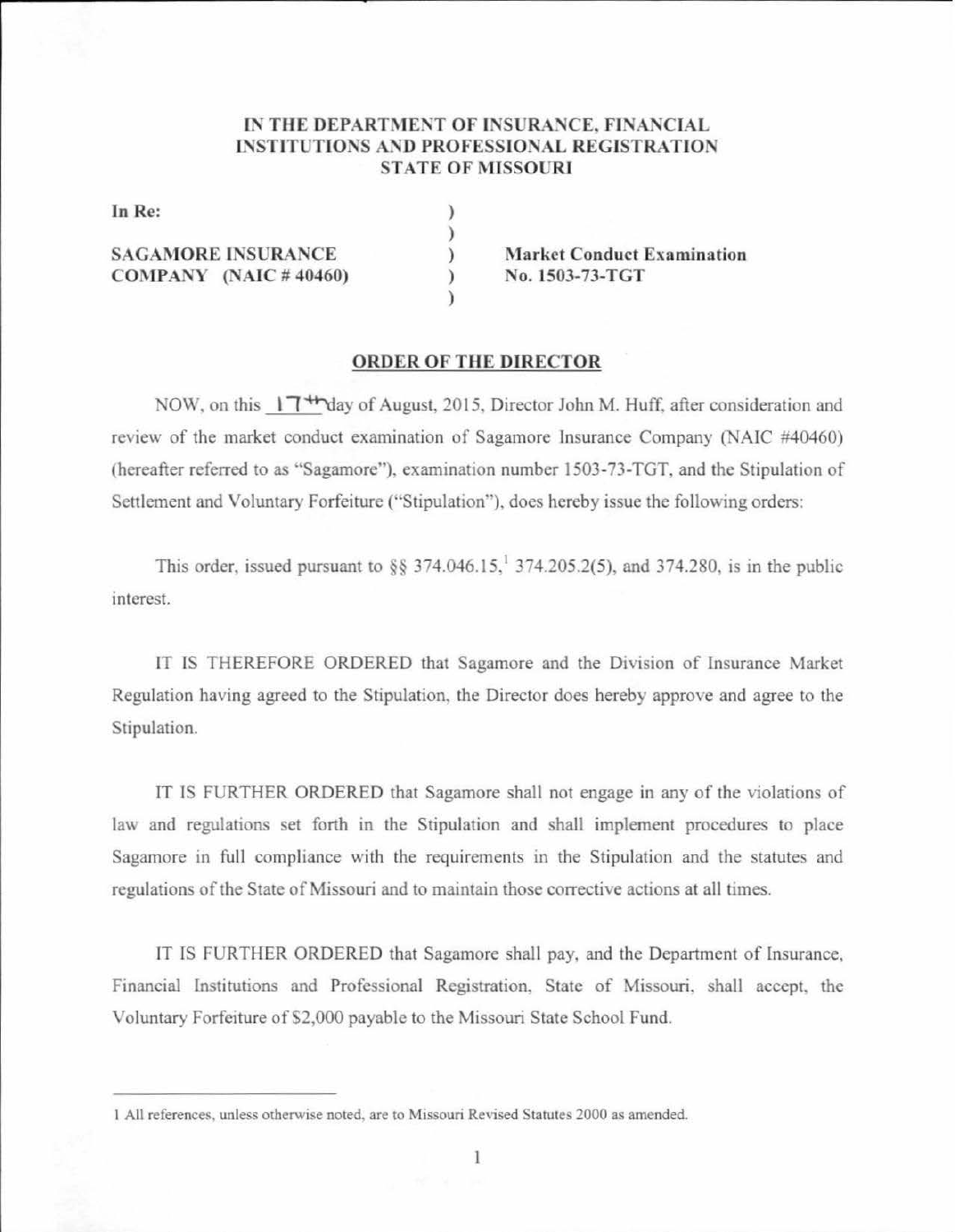# IT IS SO ORDERED.

IN WITNESS WHEREOF, I have hereunto set my hand and affixed the seal of my office in Jefferson City, Missouri, this  $\frac{1}{1 + \frac{1}{2}}$  day of August, 2015.



John M. Huff Director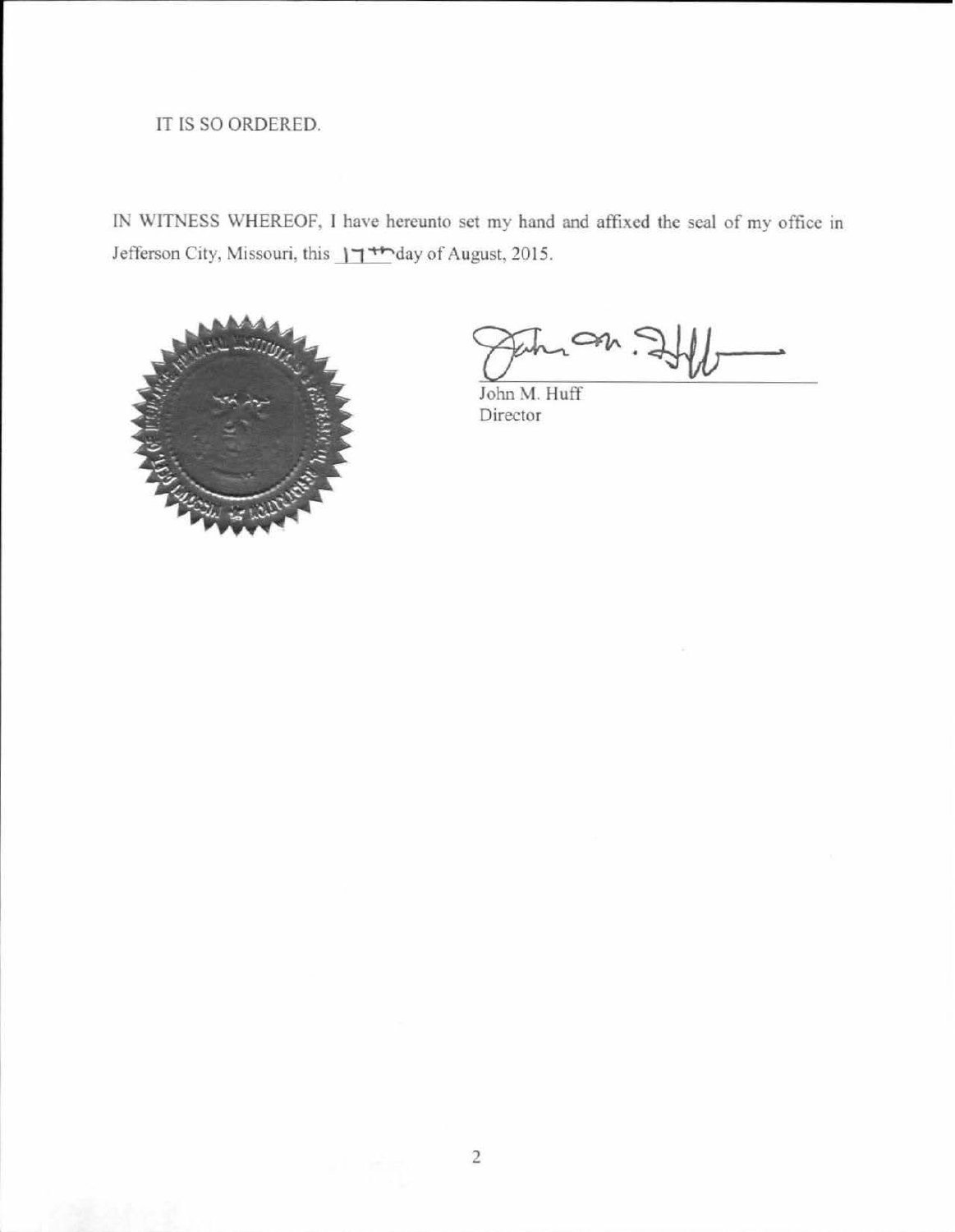## IN THE DEPARTMENT OF INSURANCE, FINANCIAL **INSTITUTIONS AND PROFESSIONAL REGISTRATION STATE OF MISSOURI**

In Re:

**SAGAMORE INSURANCE** COMPANY (NAIC  $\#$  40460) **Market Conduct Examination** No. 1503-73-TGT

### STIPULATION OF SETTLEMENT AND VOLUNTARY FORFEITURE

It is hereby stipulated and agreed by the Division of Insurance Market Regulation (hereinafter, the "Division"), and Sagamore Insurance Company (NAIC #40460) (hereinafter, "Sagamore"), as follows:

WHEREAS, the Division is a unit of the Missouri Department of Insurance, Financial Institutions and Professional Registration (hereinafter, the "Department"), an agency of the State of Missouri, created and established for administering and enforcing all laws in relation to insurance companies doing business in the State in Missouri; and

WHEREAS, Sagamore has been granted a certificate of authority to transact the business of insurance in the State of Missouri; and

WHEREAS, the Division called a Market Conduct Examination of Sagamore based upon findings contained in a Market Conduct Investigation; and

WHEREAS, the Market Conduct Investigation revealed that:

 $1.$ Sagamore failed to include a payment for sales tax in two private passenger automobile policy first party total loss settlements even though Sagamore's policy provided for payment of the sales tax in violation of §§ 375.445,<sup>1</sup> 375.936(13), 375.1007(1), and 375.1007(4), RSMo, and 20 CSR 100-1.020(1)(A);

WHEREAS, the Division and Sagamore have agreed to resolve the issues raised in the Market Conduct Examination and Market Conduct Investigation as follows:

Scope of Agreement. This Stipulation of Settlement and Voluntary Forfeiture  $A$ . (hereinafter, "Stipulation") embodies the entire agreement and understanding of the signatories with respect to the subject matter contained herein. The signatories hereby declare and represent that no

<sup>1</sup> All references, unless otherwise noted, are to Revised Statutes of Missouri 2000, as amended.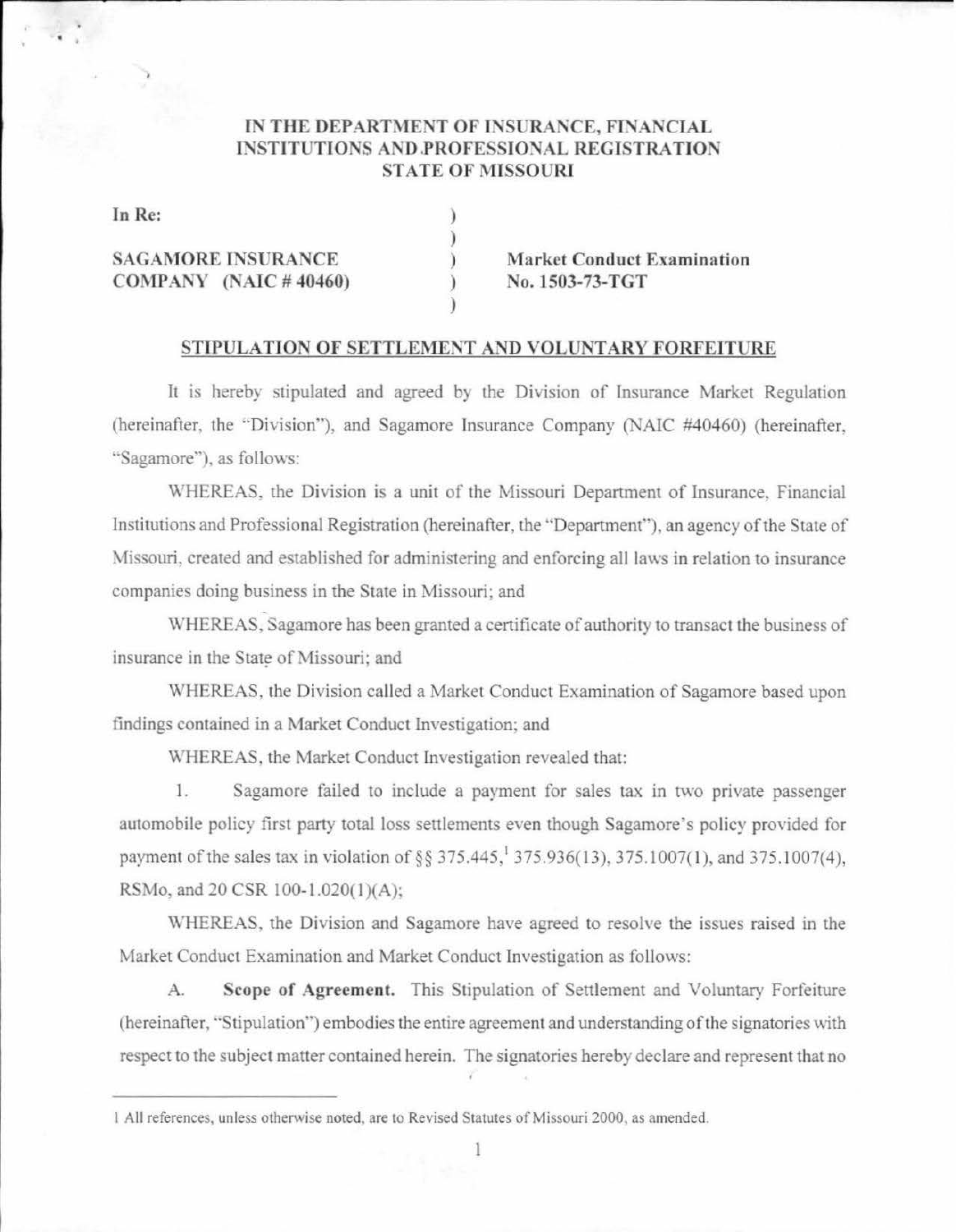promise, inducemem or agreement not herein expressed has been made. and acknowledge that the terms and conditions of this agreement are contractual and not a mere recital.

. The contribution of the contribution of the contribution of  $\mathcal{L}_1$ 

B. **Remedial Action.** Sagamore agrees to take remedial action bringing it into compliance with the statutes and regulations of Missouri and agrees to maintain those remedial actions at all times. Such remedial actions shall include, but are not limited to, the following:

1. Sagamore agrees that it will pay all automobile total loss claims, including payment for all sales taxes relating to such claims, according to the terms of its policy provisions;

2. Sagamore agrees that it will review all first party automobile total loss claims paid or processed at any time from July 1, 2010 to the date of the Final Order closing this Market Conduct Examination to determine if Sagamore paid all applicable sales tax to the claimant for the damaged vehicle using the contractual value payable under the terms of the policy at the time of loss.<sup>2</sup> If all applicable sales tax was not paid by Sagamore to the claimant. Sagamore shall pay restitution to the claimant in the amount of the sales tax payable under its policy on the date of loss, including all state, city, county and other taxes. Such restitution shall be paid with no reduction in the amount payable to the claimant if the owner of the total loss vehicle retains the vehicle as salvage. unless there is a clear and specific provision in the policy supporting the reduction. In the event that Sagamore can document that a claimant received a *sales* tax credit from the State of Missouri in an amount at least equal to the contractual value payable for sales tax under the terms of the policy at the time of loss, the payment of restitution as outlined in this paragraph, shall be made to the State of Missouri.

C. **Compliance.** Sagamore agrees to file documentation with the Division, in a format acceptable to the Division, within 120 days of the entry of a final order of any remedial action taken to implement compliance with the terms of this Stipulation and to document payment ofrestitution required under the terms of this Stipulation. Sagamore may request an extension from the Division, which shall be granted by the Division for good cause shown.

D. **Voluntary Forfeiture.** Sagamore agrees. voluntarily and knowingly, to surrender and forfeit the sum of \$2.000 such sum payable to the Missouri State School Fund. in accordance with § 374.280.

E. **Other Penalties.** The Division agrees that it will not seek penalties against

<sup>2</sup> This could be Actual Cash Value. Stated Value or some other valuation method listed in the policy.